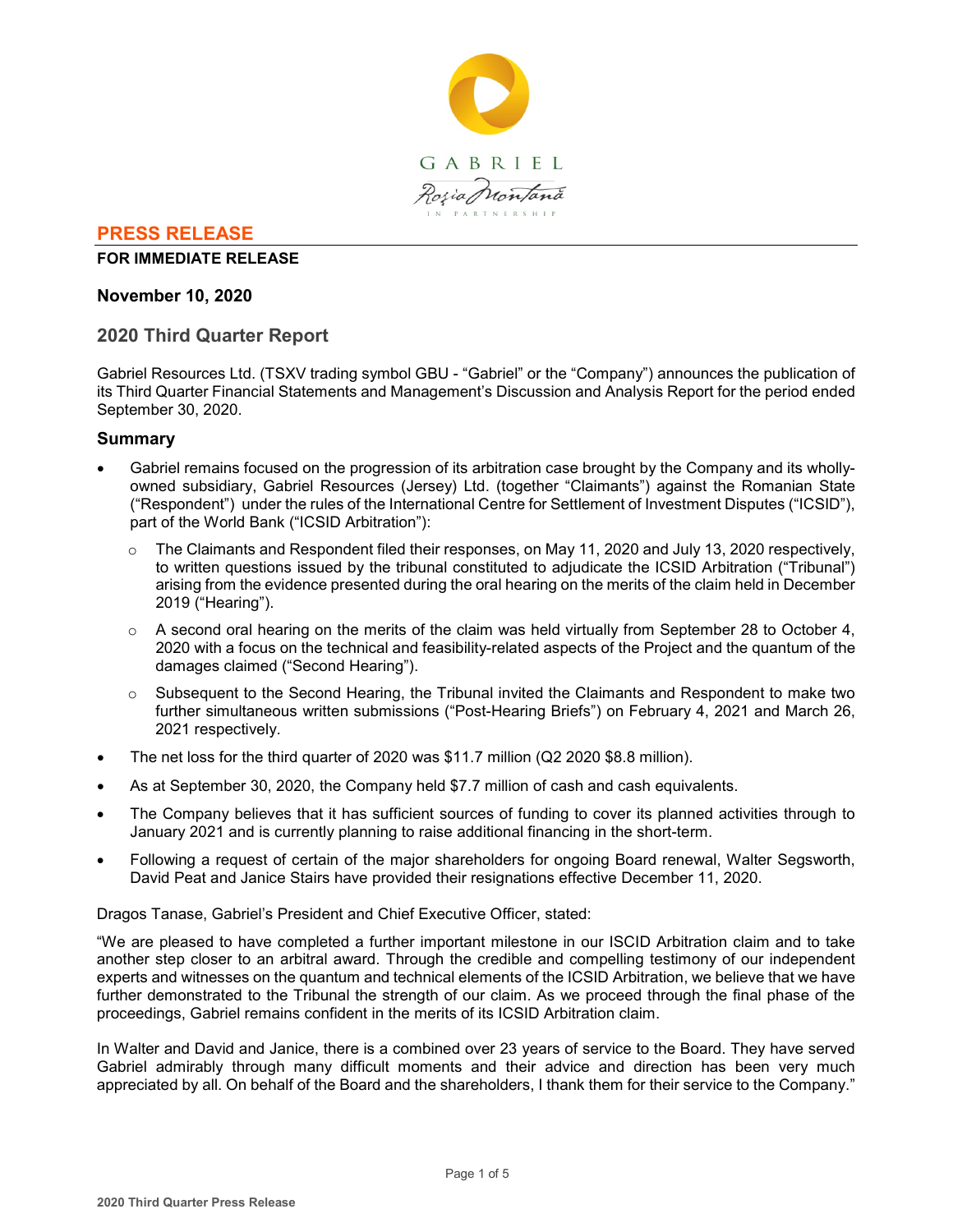*Further information and commentary on the results in the third quarter of 2020 is given below. The Company has filed its Unaudited Condensed Interim Consolidated Financial Statements for Q3 2020 and related Management's Discussion & Analysis on SEDAR at www.sedar.com and each is available for review on the Company's website at www.gabrielresources.com.* 

For information on this press release, please contact:

Dragos Tanase President & CEO Phone: +40 730 399 019 dt@gabrielresources.com Richard Brown Chief Financial Officer Mobile: +44 7748 760276 richard.brown@gabrielresources.com

*Neither TSX Venture Exchange nor its Regulation Services Provider (as that term is defined in policies of the TSX Venture Exchange) accepts responsibility for the adequacy or accuracy of this release.*

# **Further Information**

### **Impact of Coronavirus**

- With respect to the outbreak of the novel coronavirus (COVID-19), Gabriel continues to consider carefully the impact, noting the widespread disruption to normal activities and the uncertainty over the duration of this disruption. The highest priority of the Board of Directors is the health, safety and welfare of the Group's employees, contractors and community members. Gabriel recognizes that the situation is extremely fluid and is monitoring the relevant recommendations and restrictions on travel. At this time, these recommendations and restrictions do not significantly impact Gabriel's ability to continue the ICSID Arbitration process or conduct the limited operations in Romania.
- As previously announced, the Group is currently seeking new investment and the Group is also looking to sell its long lead-time equipment. The market and timing for each initiative may be adversely affected by the effects of COVID-19. As appropriate, Gabriel will make the necessary adjustments to the work processes required to maintain the ICSID Arbitration calendar and, should the disruption last for an extended duration, review certain planned activities in Romania and take remedial actions, if it is determined to be necessary or prudent to do so.

## **Status of the ICSID Arbitration**

- The ICSID Arbitration seeks compensation for all of the loss and damage suffered by the Claimants, resulting from the Respondent's wrongful conduct and its breaches of the protections afforded by certain treaties for the promotion and protection of foreign investment to which Romania is a party, including against expropriation, unfair and inequitable treatment and discrimination in respect of the Roșia Montană gold and silver project and the valuable gold, silver and porphyry copper deposits defined in the neighboring Bucium concession area ("Projects") and related licenses.
- On March 10, 2020, the Tribunal issued Procedural Order No. 27 whereby it set out a list of further questions arising from the evidence presented during the Hearing ("Tribunal's Questions"). The Tribunal subsequently issued Procedural Orders No. 28 and No. 31 whereby the parties were instructed to respond to the Tribunal's Questions in a sequential manner. The Claimants and the Respondent filed their responses to the Tribunal's Questions on May 11, 2020 and July 13, 2020 respectively.
- The Second Hearing on the merits of the claim was held virtually from September 28 to October 4, 2020 and focused on the technical and feasibility-related aspects of the Projects and the quantum of the damages claimed, and allowed counsel for both parties to address related issues. The Second Hearing also afforded the Tribunal the opportunity to hear testimony from certain of the parties' fact and expert witnesses, as well as to address questions to each of the parties.
- Subsequent to the Second Hearing the Tribunal invited the Claimants and Respondent to make two Post-Hearing Briefs, further simultaneous written submissions on February 4, 2021 and March 26, 2021 respectively, after which the Tribunal may pose further questions, as was the case following the Hearing, or focus on further deliberations ahead of its decision.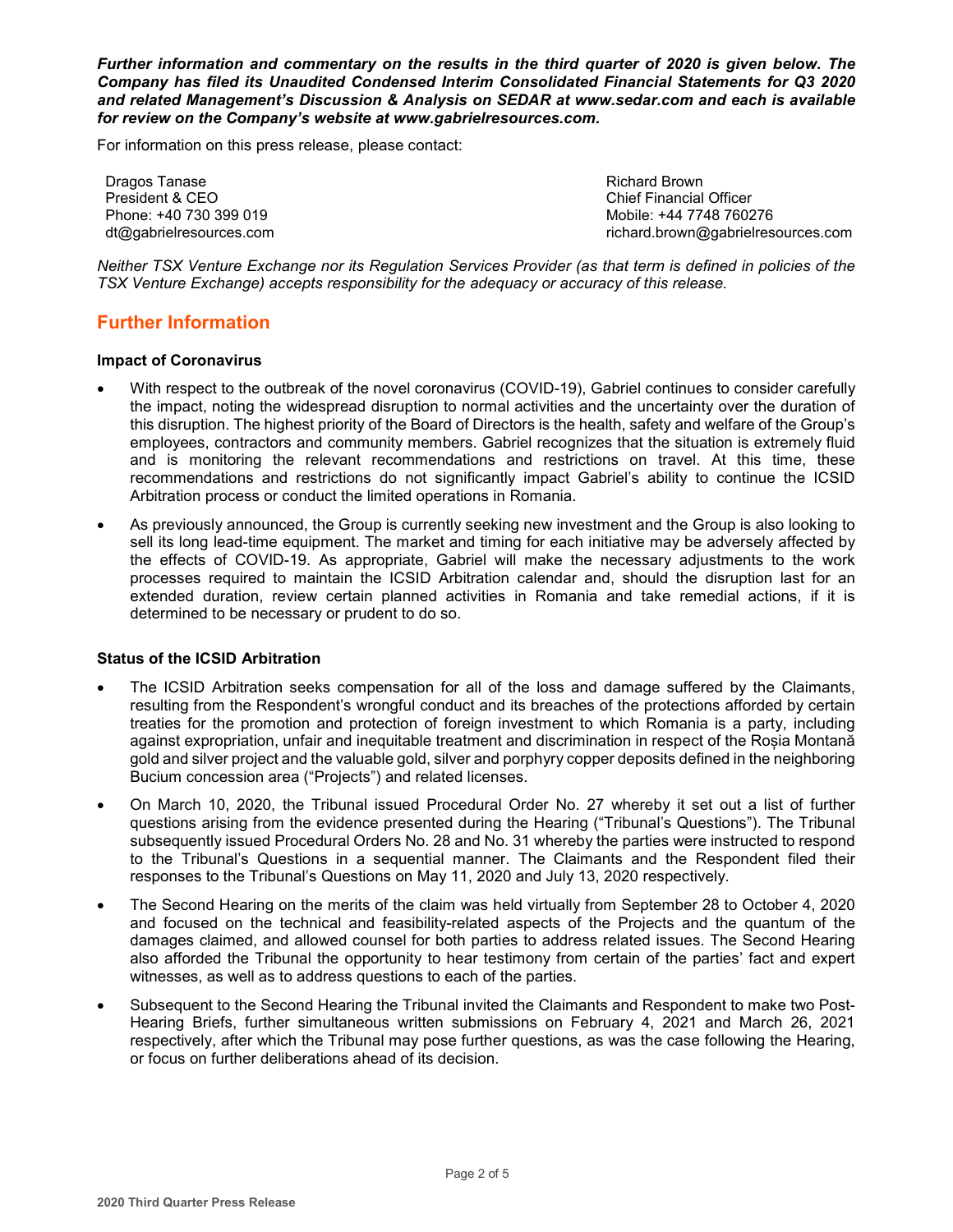- During the course of the Second Hearing, the Respondent objected to an alleged "new claim" for compensation that the Claimants had presented, calculated by reference to a new September 6, 2013 valuation date. In response, the Claimants maintained that compensation should be based on the value of their project rights as of July 29, 2011, and confirmed that they had elaborated arguments, using September 6, 2013 in the alternative, at the Second Hearing in response to evidence first presented by Respondent's quantum expert only in its last submission, the Rejoinder.
- Following the Second Hearing, the Tribunal issued Procedural Order No. 34 rejecting the Respondent's objection. The parties subsequently agreed that Claimants' arguments should be addressed in the Post-Hearing Briefs. The Respondent, however, maintains an allegation that the admission of such arguments constitutes a serious departure from a fundamental rule of procedure.

### **Board Changes**

• Following a request of certain of the major shareholders for ongoing Board renewal, Walter Segsworth, David Peat and Janice Stairs have provided their resignations effective December 11, 2020, allowing the Board the opportunity to identify their replacements.

## **UNESCO World Heritage**

- As previously disclosed, Gabriel has provided notice to Romania of a dispute under the Treaties with regard to Romania's application to UNESCO in relation to Roşia Montană and has reserved its right to commence a further arbitration if warranted accordingly (the "Notice").
- In the Notice, Gabriel confirmed that it is prepared to cooperate in good faith at a senior level with the Romanian Government and other authorities in a process of consultation with regard to the UNESCO application. Gabriel is hopeful that Romania will engage constructively, however, Romania has yet to respond to the Notice.
- The issuance of the Notice does not in any way interfere with Gabriel's pursuit of the ICSID Arbitration. The Company remains focused on the progression and conclusion of the ICSID Arbitration.

## **VAT Assessment**

- As previously reported, an assessment of a liability for value added tax in the amount of RON 27m (approximately \$8.6 million) ("VAT Assessment") was levied against Roșia Montană Gold Corporation S.A. ("RMGC"), together with a further demand in respect of RON 18.6 million (approximately \$6.0 million) of related interest and penalties, by the Romanian National Agency for Fiscal Administration ("ANAF"). The VAT Assessment relates to VAT refunds previously claimed and received by RMGC from the Romanian tax authorities in respect of RMGC's purchase of goods and services from July 2011 to December 2015.
- On February 6, 2019, the Alba Court of Appeal (Division for Administrative and Tax Claims) ruled in favour of RMGC's annulment challenge of the VAT Assessment. ANAF subsequently filed an appeal against this decision with the High Court of Cassation and Justice, and the first hearing date has been set as December 2, 2020. RMGC is contesting this appeal and a stay of enforcement granted by the Alba Iulia Court of Appeal remains in effect for the VAT Assessment and for the interest and penalties demand.
- RMGC intends to pursue all available legal avenues to challenge the VAT Assessment along with the interest and penalties and to fully protect its rights and assets.

### **Liquidity and Capital Resources**

- Cash and cash equivalents at September 30, 2020 were \$7.7 million.
- The Company's average monthly cash usage during Q3 2020 was \$2.1 million (Q2 2020: \$1.7 million), an increased quarter on quarter run-rate primarily reflecting (i) higher costs associated with ICSID Arbitration related activities in the third quarter of 2020, including preparation and attendance at the Second Hearing; (ii) payment of severance costs in relation to a retrenchment program initiated by Management; and (iii) an increase in accounts payable of \$1.5 million at the quarter end.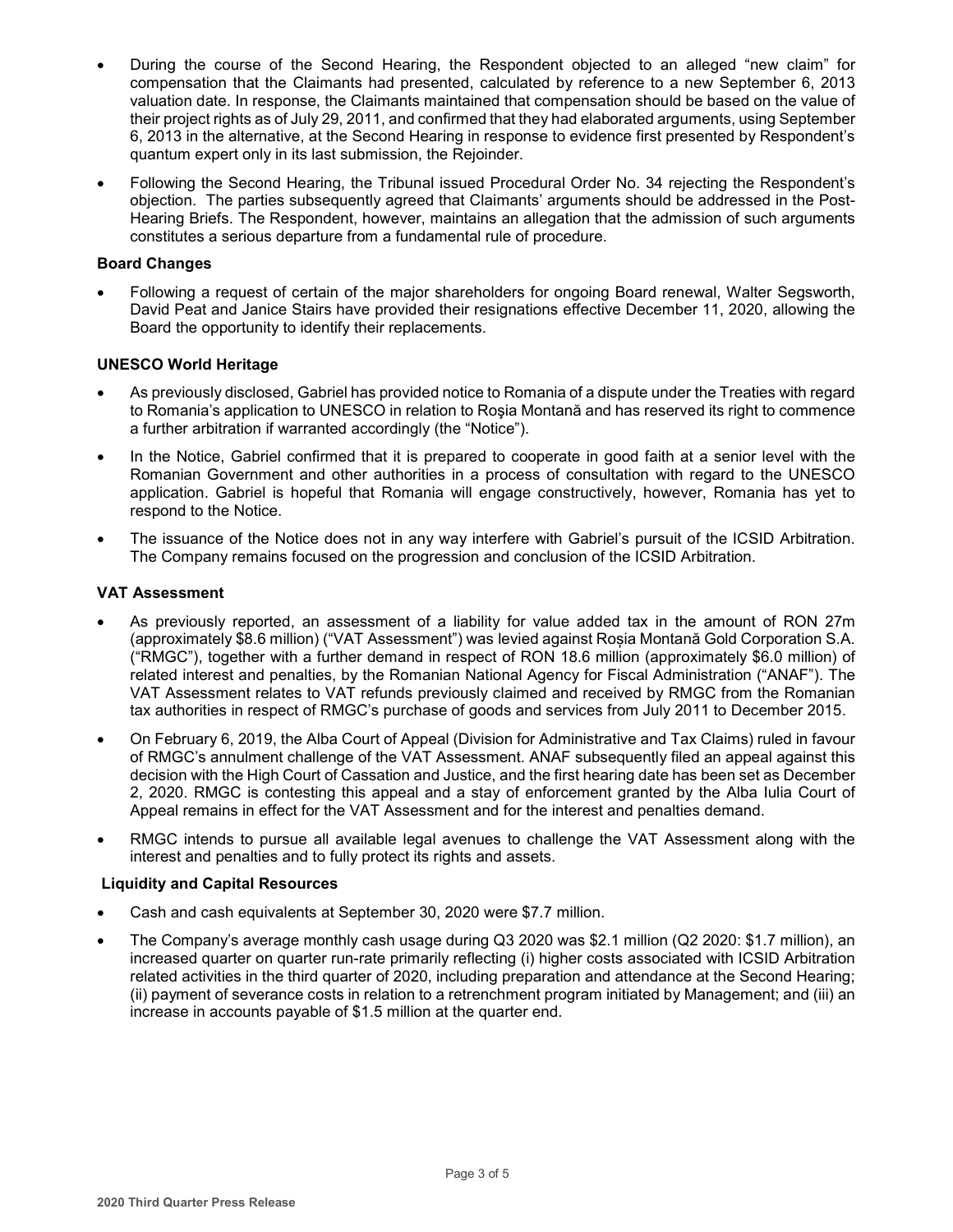- The Company believes that it has sufficient sources of funding to enable the Group to maintain its primary assets, including the exploitation license for the Roşia Montană Project ("License") and associated rights and permits, and to fund general working capital requirements together with the material estimated costs associated with the Company advancing the ICSID Arbitration to January 2021. Gabriel is currently planning to raise additional financing in the short-term to maintain its primary assets while it addresses the Post-Hearing Briefs and awaits a decision from the Tribunal.
- Management has initiated a program of retrenchment and continues to review the Company's activities in order to identify areas to rationalize expenditures.
- There can be no assurances that the ICSID Arbitration will advance in a customary or predictable manner or within any specific or reasonable period of time. The Company does not have sufficient cash to fund either the development of the Project or all the long-term activities required to see the ICSID Arbitration through to its conclusion, including any potential annulment proceeding and/or litigation to enforce any award. Accordingly, Gabriel will need to raise additional financing in the long term to pursue the ICSID Arbitration to its conclusion.
- Notwithstanding the Company's historic funding, there is a risk that sufficient additional short or long term financing may not be available to the Company on acceptable terms, or at all.

#### **Financial Performance**

• The net loss for the third quarter of 2020 was \$11.7 million, an increase of \$0.6 million from a loss of \$11.1 million in the corresponding period in 2019, primarily due to (i) a \$0.5 million increase in costs relating to the ICSID Arbitration reflecting a focus in Q3 2020 on preparation and attendance at the Second Hearing whereas the 2019 period reflects activity in respect of review of Romania's Rejoinder along with preparing for the two-week Hearing in December 2019 and (ii) a \$0.8m reduction in share-based compensation offset by \$0.8m of retrenchment-related costs together with a \$0.2 million movement in foreign exchange and \$0.1 million of higher finance costs, comprising the interest component of the convertible notes of the Company issued in 2014 and 2016 and foreign exchange movements.

### **About Gabriel**

Gabriel is a Canadian resource company listed on the TSX Venture Exchange. The Company's principal focus has been the exploration and development of the Roșia Montană gold and silver project in Romania. The Roşia Montană Project, one of the largest undeveloped gold deposits in Europe, is situated in the South Apuseni Mountains of Transylvania, Romania, an historic and prolific mining district that since pre-Roman times has been mined intermittently for over 2,000 years. The exploitation license for the Roşia Montană Project is held by Roșia Montană Gold Corporation S.A., a Romanian company in which Gabriel owns an 80.69% equity interest, with the 19.31% balance held by Minvest Roșia Montană S.A., a Romanian state-owned mining company.

Upon obtaining the License in June 1999, the Group focused substantially all of their management and financial resources on the exploration, feasibility and subsequent development of the Roşia Montană Project. Despite the Company's fulfilment of its legal obligations and its development of the Roşia Montană Project as a high-quality, sustainable and environmentally-responsible mining project, using best available techniques, Romania has blocked and prevented implementation of the Roşia Montană Project without due process and without compensation. Accordingly, the Company's current core focus is the ICSID Arbitration. For more information please visit the Company's website at **www.gabrielresources.com**.

### **Forward-looking Statements**

This press release contains "forward-looking information" (also referred to as "forward-looking statements") within the meaning of applicable Canadian securities legislation. Forward-looking statements are provided for the purpose of providing information about management's current expectations and plans and allowing investors and others to get a better understanding of the Company's operating environment. All statements, other than statements of historical fact, are forward-looking statements.

In this press release, forward-looking statements are necessarily based upon a number of estimates and assumptions that, while considered reasonable by the Company at this time, are inherently subject to significant business, economic and competitive uncertainties and contingencies that may cause the Company's actual financial results, performance, or achievements to be materially different from those expressed or implied herein. Some of the material factors or assumptions used to develop forward-looking statements include, without limitation, the uncertainties associated with: the ICSID Arbitration, actions by the Romanian Government, conditions or events impacting the Company's ability to fund its operations (including but not limited to the completion of further funding noted above) or service its debt, exploration, development and operation of mining properties and the overall impact of misjudgments made in good faith in the course of preparing forward-looking information.